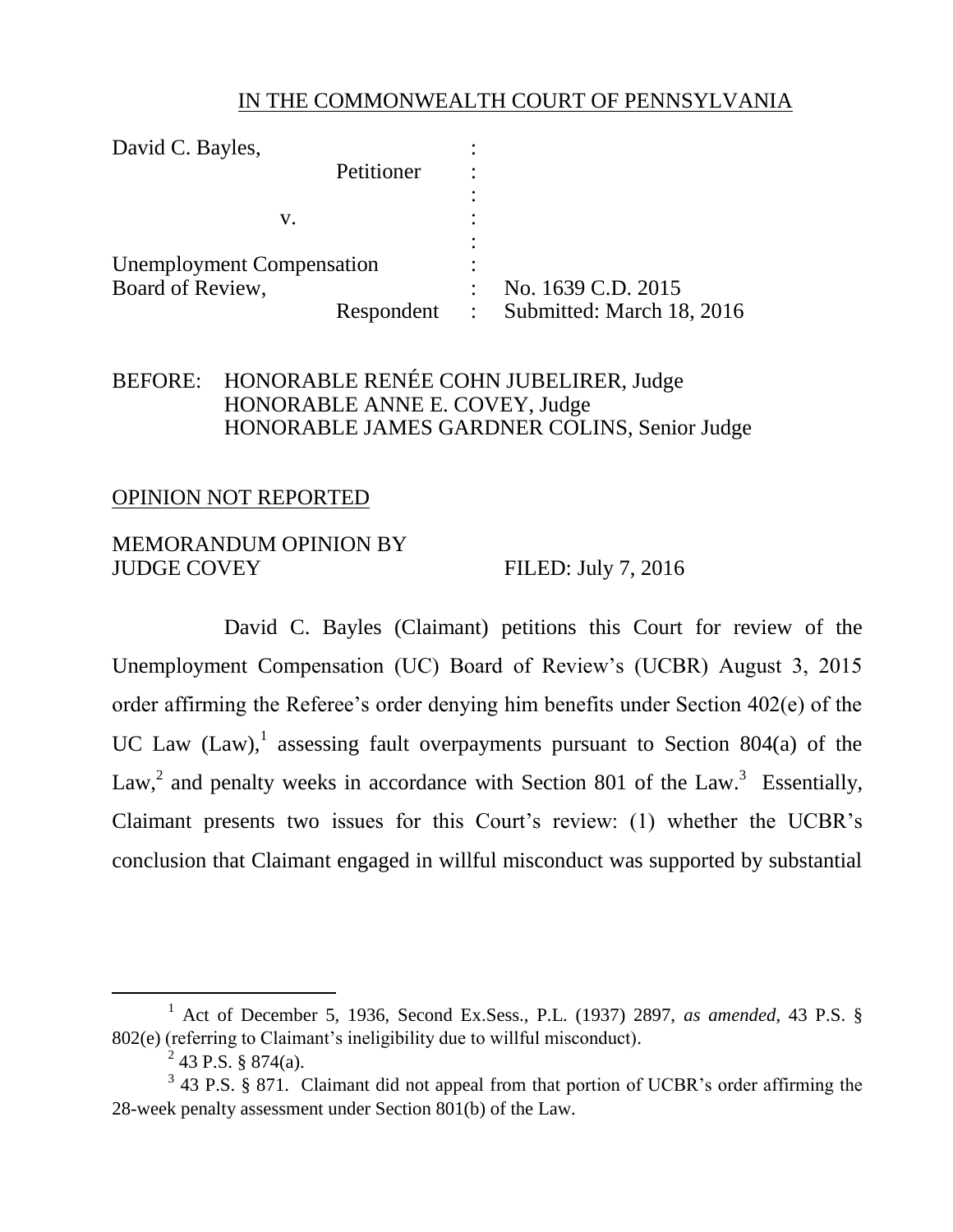evidence; and (2) whether the UCBR erred and/or abused its discretion in upholding the assessed fault overpayments.<sup>4</sup> After review, we affirm.

Claimant was employed as a full-time lift operations manager by Whitetail Mountain (Employer) beginning on October 9, 2009. Claimant had been warned that his attendance had been unacceptable. Claimant suffered a work-related left knee injury for which he took a leave of absence beginning on August 17, 2012, and returning to work full-time on September 24, 2012. On October 1, 2, 22 and 23, 2012, Claimant notified Employer that he would be late for work, but never appeared or updated Employer regarding his status on those dates. On October 24, 2012, Claimant arrived at work, clocked in at 6:52 a.m. and fell asleep in Employer's operations room. On October 29, 2012, Employer terminated Claimant's employment due to continued absenteeism and sleeping at work.

Claimant applied to the Erie UC Service Center for UC benefits effective October 28, 2012. The claim record reflects that Claimant's stated reasons for his employment separation were "01" (not discharged) and "02" (laid off). Certified Record (C.R.) Item 1 (Claim Record) at 2; *see also,* C.R. Item 8 (UC Overpayment Classification Worksheet) at 1, Part C; C.R. Item 13 (Notes of Testimony, February 9, 2015 (N.T.)) at 4-5, UC Service Center Ex. 9. Claimant received UC benefits beginning the week ending November 10, 2012. On December 28, 2012, Employer filed a Request for Relief from Charges on the basis that Claimant had been discharged for excessive absenteeism and tardiness. On September 11, 2014, Employer issued an Advance Notice to Claimant that his UC benefits may be terminated because he was discharged for absenteeism/tardiness. During the UC

 $\overline{a}$ 

<sup>&</sup>lt;sup>4</sup> In his brief, Claimant states his second issue as whether the UCBR erred by finding that Claimant received a fraud overpayment, and his third issue as whether the UCBR abused its discretion by affirming the Referee's decision justifying a fraud overpayment. Because the UCBR affirmed a "fault" rather than a "fraud" overpayment, and because both issues relate to the same topic, we restated the issues and combined them accordingly.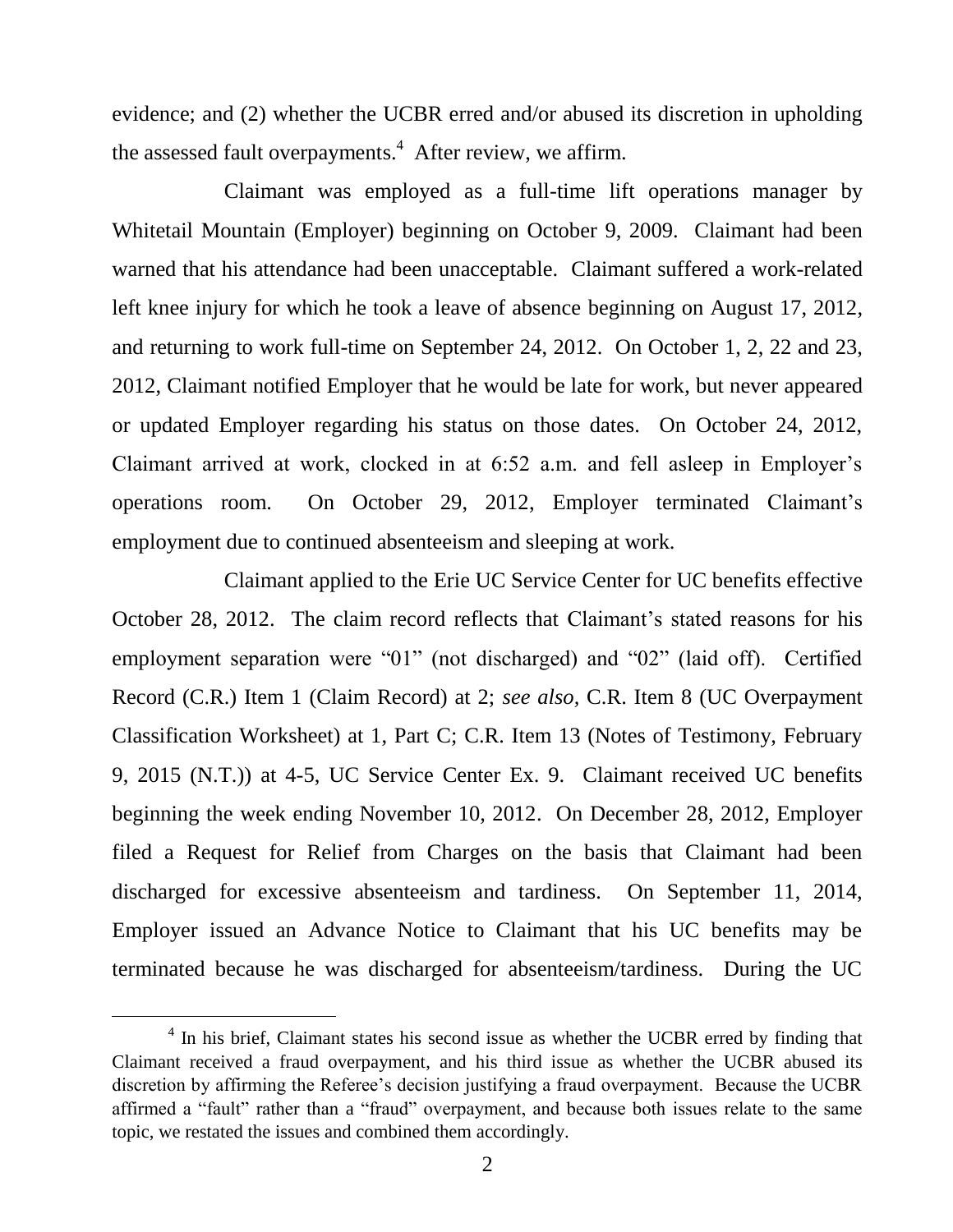Service Center's investigation, Claimant admitted that he received warnings from Employer regarding his absences and tardiness, that his October 2012 absences were due to pain caused by his work-related injury and surgery, and that he properly called off from work.

On September 24, 2014, the UC Service Center issued three Determinations: (1) denying Claimant benefits for willful misconduct pursuant to Section 402(e) of the Law; (2) finding an \$11,598.00 fault overpayment under Section 804(a) of the Law; and, (3) imposing 28 penalty weeks and a \$1,739.70 cash penalty in accordance with Section 801 of the Law. Claimant appealed, and a Referee hearing was held on February 9, 2015.<sup>5</sup> Thereafter, the Referee affirmed the UC Service Center's three Determinations. Claimant appealed to the UCBR. On August 3, 2015, the UCBR affirmed the Referee's decision as to all but the Referee's cash penalty. Claimant appealed to this Court.<sup>6</sup>

Claimant first argues that the UCBR's conclusion that he engaged in willful misconduct was not supported by substantial evidence. Section 402(e) of the Law provides that a claimant shall be ineligible for UC benefits for any week where "his unemployment is due to his discharge . . . from work for willful misconduct connected with his work[.]" 43 P.S. § 802(e). "The employer bears the initial burden of proving a claimant engaged in willful misconduct." *Ductmate Indus. v. Unemployment Comp. Bd. of Review*, 949 A.2d 338, 342 (Pa. Cmwlth. 2008). This Court has held:

 $\overline{a}$ 

<sup>5</sup> Hearings scheduled for November 5, 2014, November 13, 2014, November 26, 2014, December 11, 2014 and January 14, 2015 all were continued.

 $6$  "Our scope of review is limited to determining whether constitutional rights were violated, whether an error of law was committed, or whether the findings of fact were unsupported by substantial evidence. Section 704 of the Administrative Agency Law, 2 Pa.C.S. § 704." *Turgeon v. Unemployment Comp. Bd. of Review*, 64 A.3d 729, 731 n.3 (Pa. Cmwlth. 2013).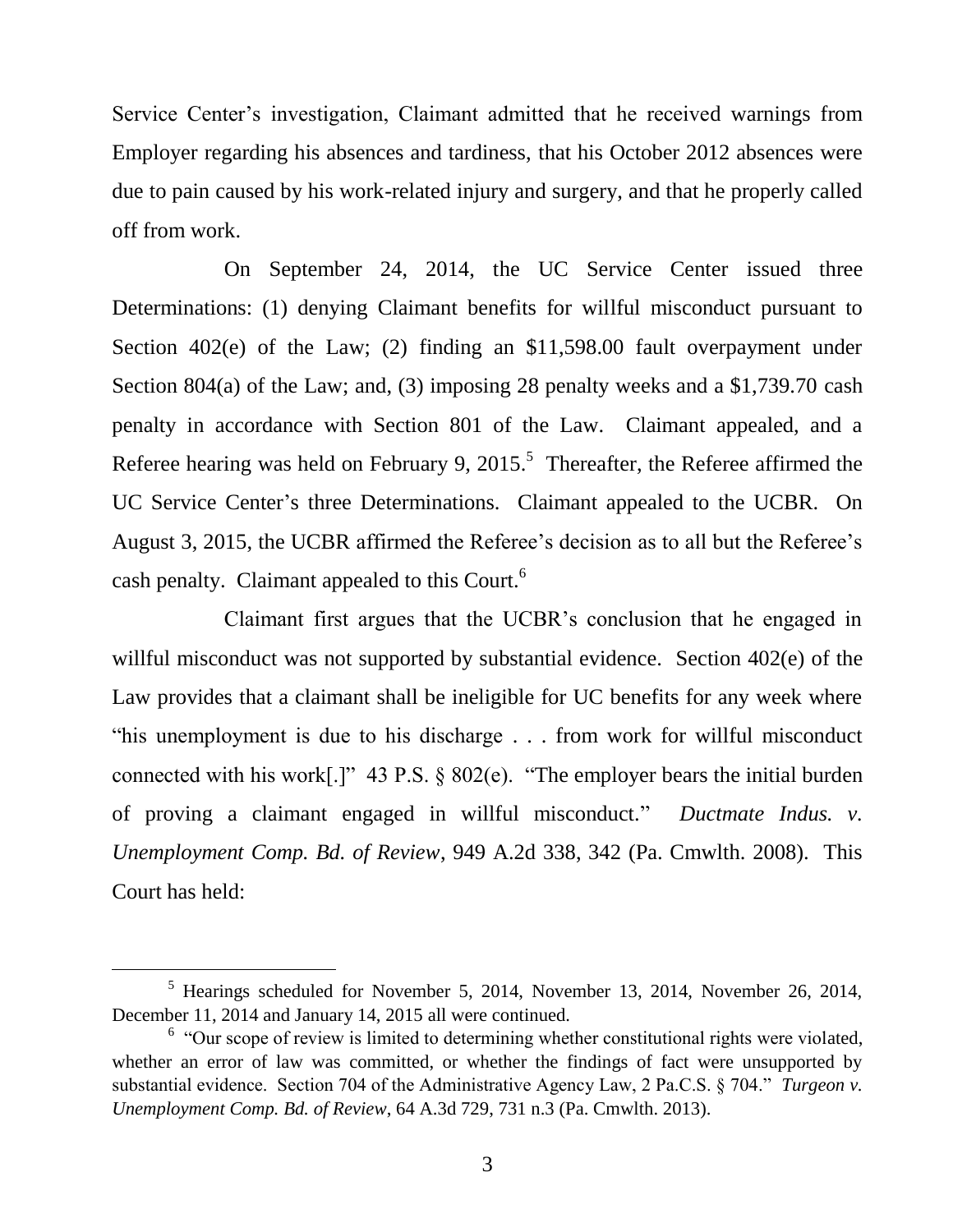Though not defined in the Law, willful misconduct has been interpreted to include: (i) wanton and willful disregard of the employer's interests; (ii) a deliberate violation of the employer's rules; (iii) a disregard of the standards of behavior that the employer rightfully can expect from its employees; and (iv) negligence that manifests culpability, wrongful intent or evil design, or an intentional and substantial disregard of the employer's interests or the employee's duties and obligations.

*Oyetayo v. Unemployment Comp. Bd. of Review*, 110 A.3d 1117, 1121 (Pa. Cmwlth.

2015). "Whether a claimant's actions rise to the level of willful misconduct is a

question of law fully reviewable on appeal." *Ductmate Indus.*, 949 A.2d at 342.

Moreover, this Court has explained:

Substantial evidence is relevant evidence upon which a reasonable mind could base a conclusion. In deciding whether there is substantial evidence to support the [UCBR's] findings, this Court must examine the testimony in the light most favorable to the prevailing party, in this case, the Employer, giving that party the benefit of any inferences which can logically and reasonably be drawn from the evidence.

*Sanders v. Unemployment Comp. Bd. of Review*, 739 A.2d 616, 618 (Pa. Cmwlth. 1999).

At the Referee hearing, Employer presented excerpts from its employee handbook, Claimant's signed acknowledgement that he received, read and understood the employee handbook, Claimant's March 1 to October 29, 2012 attendance records, and the testimony of its President and General Manager Donald E. MacAskill (MacAskill), Claimant's supervisor Andrew Goshorn (Goshorn), and Electrician Larry Sowers (Sowers) in support of its position that Claimant engaged in willful misconduct.

Employer's employee handbook states that "[e]xcessive unexplained absences, excessive tardiness to work, or failure to do your job in a willing and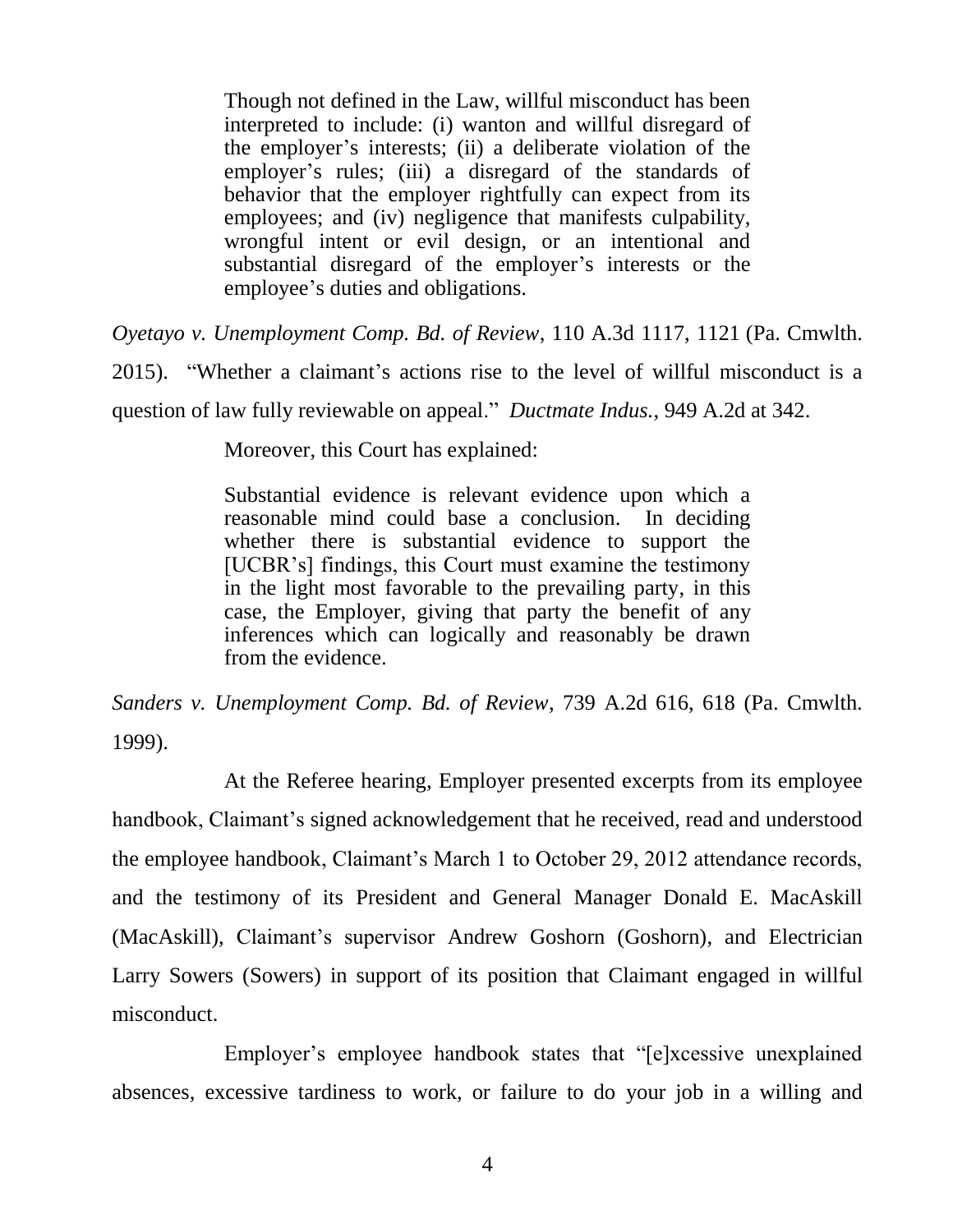professional manner, could result in an immediate discharge." N.T. at Ex. E-3. Claimant acknowledged his receipt and understanding of that policy as far back as January 11, 2010. *See* N.T. at Ex. E-4.

MacAskill testified that, since April 2012, Claimant had a history of being late for work or not showing up at all. MacAskill contended that although Claimant had suffered a work-related injury over the winter, he never notified Employer that his tardiness and/or absenteeism was related to his work injury. MacAskill declared that the day after Claimant returned from his August 17, 2012 to September 24, 2012 leave for knee surgery, he and Goshorn met with Claimant and discussed his attendance. MacAskill specifically recalled Claimant notifying him that he was under no limitations that would prevent him from fulfilling his duties as lift operations manager and MacAskill advising Claimant that, as a department head, it was crucial that he set the tone for his employees, particularly regarding attendance. MacAskill asserted that, as a department head, Claimant was fully aware of Employer's call-off policy and no-call, no-show consequences, and was responsible for others complying with that policy.

Notwithstanding, MacAskill explained that, the following week, on October 1 and 2, 2012, Claimant texted that he would be late, but never reported to work. MacAskill stated that, when Claimant returned to work, he and Goshorn met with him about his behavior and warned him that such actions could result in his discharge. MacAskill related that on October 22 and 23, 2012, Claimant again texted that he would be late for work and never showed.

MacAskill described, and Claimant's time sheets reflect, that Claimant arrived at work and punched in at 6:52 a.m. on October 24, 2012. *See* N.T. at Ex. E-2 at 8. MacAskill asserted that shortly after 7:00 a.m., Sowers notified him that Claimant was asleep in the operations center. MacAskill ordered Sowers to wake Claimant and have him report to MacAskill's office. He recalled that when Claimant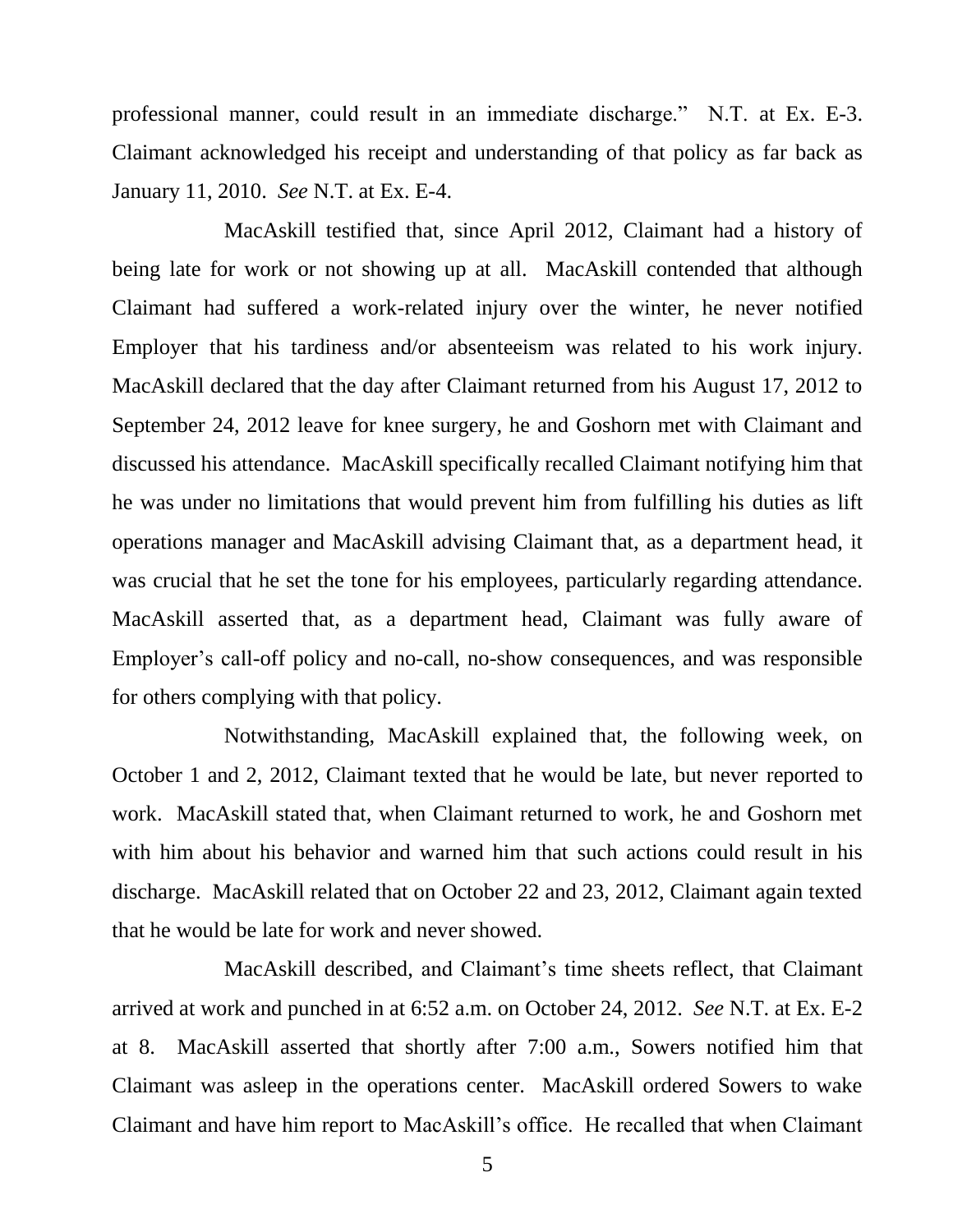reported to him at approximately 7:30 a.m., Claimant maintained that he was simply resting his eyes. MacAskill testified that he told Claimant to leave work and not to return until he and Goshorn could discuss Claimant's status.<sup>7</sup> MacAskill explained that he and Goshorn met with Claimant on October 29, 2012:

> [W]e said unfortunately you have been unable to meet our expectations. Your attendance has been poor, you've been late many, many times; in a department head position[,] this is not acceptable. In addition[,] you were sleeping on the job when you were on the clock and were supposed to be working and therefore . . . we have to terminate your employment.

N.T. at 13.

 $\overline{a}$ 

Goshorn confirmed Claimant's 2012 attendance issues, and acknowledged that Claimant told him about having pain, difficulty sleeping, and possible diabetes and depression, but not after he returned to work in September 2012. *See* N.T. at 17-18, 20-21. Goshorn also recalled the meeting he and MacAskill had with Claimant on September 25, 2012, during which Claimant assured them that he was capable of being on time for work and handling his job duties for the upcoming season.

Goshorn related, however, that after only one week, Claimant again failed to report to work. Goshorn recalled reminding Claimant that since Employer needed a lift operations manager for the upcoming season, he was expected "to step up to the plate[.]" N.T. at 17. He also recollected asking Claimant on one occasion if he was trying to get fired, to which Claimant responded that he would work on his issues and start coming to work on time. Goshorn stated that the reasons Claimant was given during the October 29, 2012 meeting for his discharge were his poor attendance and sleeping on the job. Goshorn did not specifically remember, but

 $\frac{7}{7}$  Goshorn was taking care of a medical situation at the time, and was not immediately available.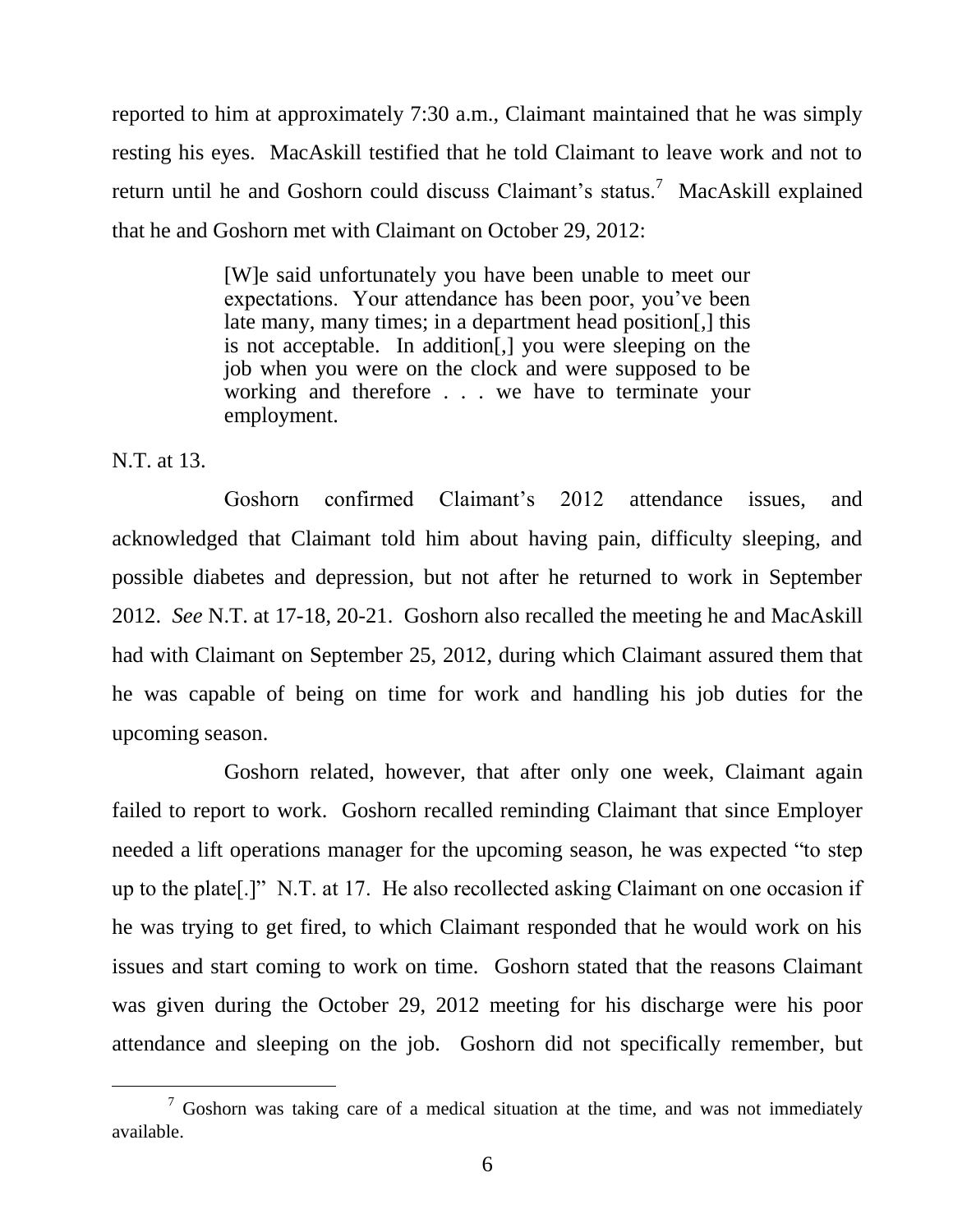admitted the possibility that when Claimant asked why he was being fired, Goshorn told Claimant that Employer was going in a different direction. *See* N.T. at 20.

Sowers recounted receiving a text from Claimant some time in October, wherein, Claimant stated he was going to be late for work. He advised Claimant that, since Goshorn was Claimant's boss, Claimant must notify Goshorn directly. Sowers also related that, during one time Goshorn was out of the office, Claimant notified Sowers in person over the weekend that he would be late for work on Monday, October 22, 2012 because he would be waiting at home for a satellite TV technician who was scheduled to arrive before noon, but Claimant did not report for work at all that day.

Sowers further testified that, on October 24, 2012 between approximately 7:05 and 7:10 a.m., he witnessed Claimant sleeping in the operations office. He described that Claimant had his head back and feet propped up. Sowers reported the matter to MacAskill and, at MacAskill's instruction, woke Claimant and told him to report to MacAskill.

During cross-examination by Claimant, Payroll/Human Resources Administrator Tammy Jones (Jones) admitted that when she completed Employer's notice of separation on September 29, 2014, under "Reason for Separation," rather than "misconduct," she checked "other" and added "[a]bsenteeism – missed 4 days in the last 7[-]day period." N.T. at 25, Ex. E-5.

Claimant testified that he missed a lot of work prior to his August 17 to September 24, 2012 leave due to the pain from his work injury. He admitted that Goshorn spoke with him before his surgery and warned him that administration was concerned about the amount of time he was missing.

Claimant could not recall the circumstances surrounding his October 1 and 2, 2012 absences. However, Claimant related that he had notified Sowers over the weekend that he would be late for work on October 22, 2012, and that he called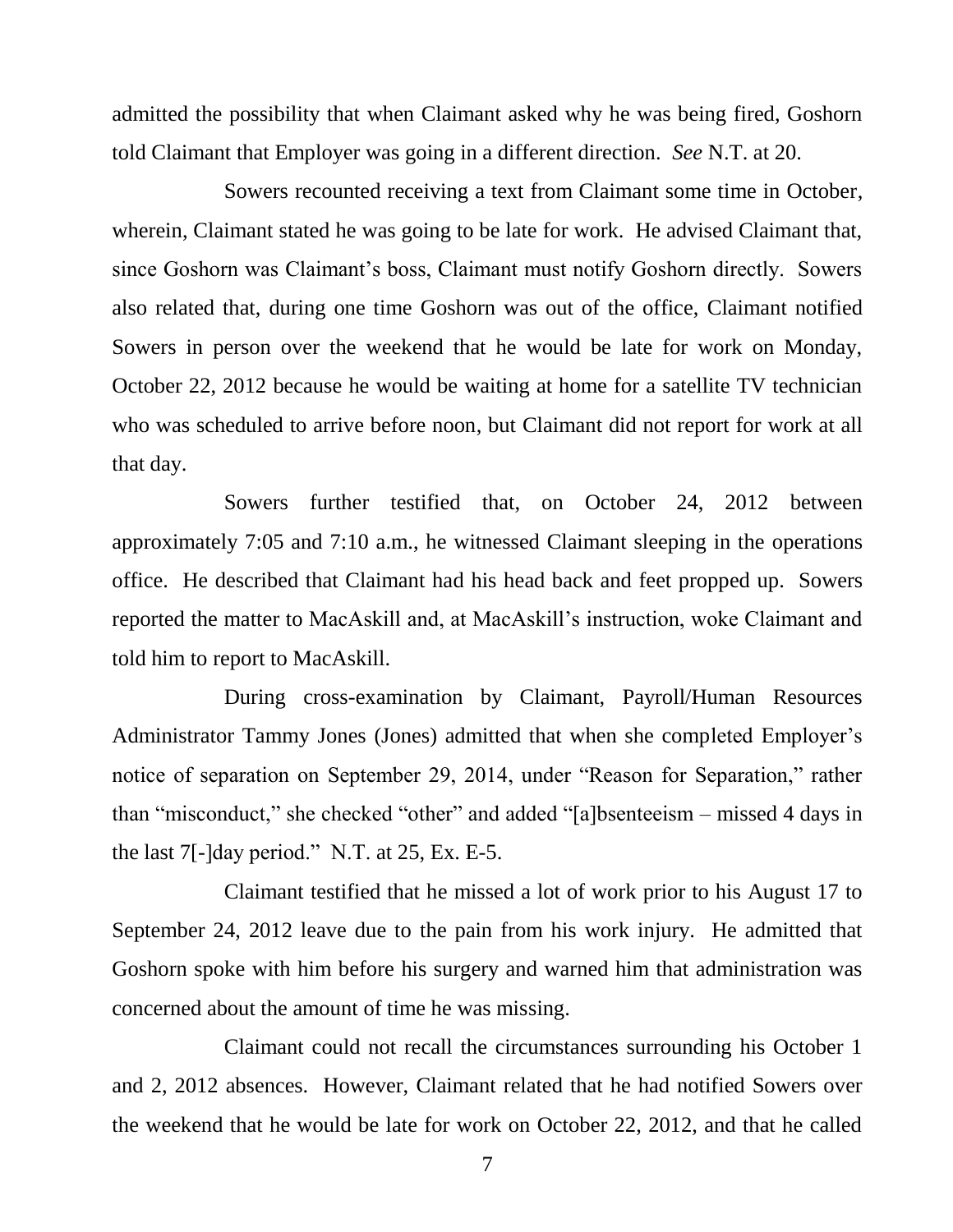Employer again at noon and told a co-worker that things were taking longer than he expected and that he would call back and state whether it would make sense for him to go into work that day. He claimed that he spoke to Sowers after the technician finished at 1:30 p.m., and described that since he finished work at 3:30 p.m. and he had a 4:30 p.m. therapy appointment, it did not make sense for him to drive into work.

Claimant contended that since his October 22, 2012 therapy put stress on his knees, he texted Sowers and stated that he hoped to be in around 9:00 a.m. He recalled texting Sowers around 9:00 a.m. and stating that he would report in again around noon, then at noon calling Sowers and telling him that he would not be in that day after all.

Claimant recounted that he reported to work on October 24, 2012 feeling tired because: "I'm not a morning person, I don't sleep well, I have obstructive sleep apnea." N.T. at 29. He declared that since it was approximately 6:30 a.m., there was nothing going on and it was quiet and warm, he sat down in the maintenance office area and dozed off. He claimed that this occurred before he was to clock in for the day at 7:00 a.m. Claimant also stated that Sowers did not wake him; rather, MacAskill called him to his office at 7:30 a.m. He testified that MacAskill asked him if everything was all right, and he responded that he had not slept well because his knee was bothering him. Claimant recollected that MacAskill did all of the talking at the October 29, 2012 meeting. He specifically related: "[MacAskill] said . . . we've decided to go in a different direction." N.T. at 31-32.

Claimant explained that Employer did not have a specific procedure for calling off work, and processes used were "very inconsistent." N.T. at 32. He expressed that other employees came in late and called irregularly but were not disciplined. Claimant admitted that he assured MacAskill and Goshorn on September 25, 2012 that he was completely capable of carrying out his job duties and wished to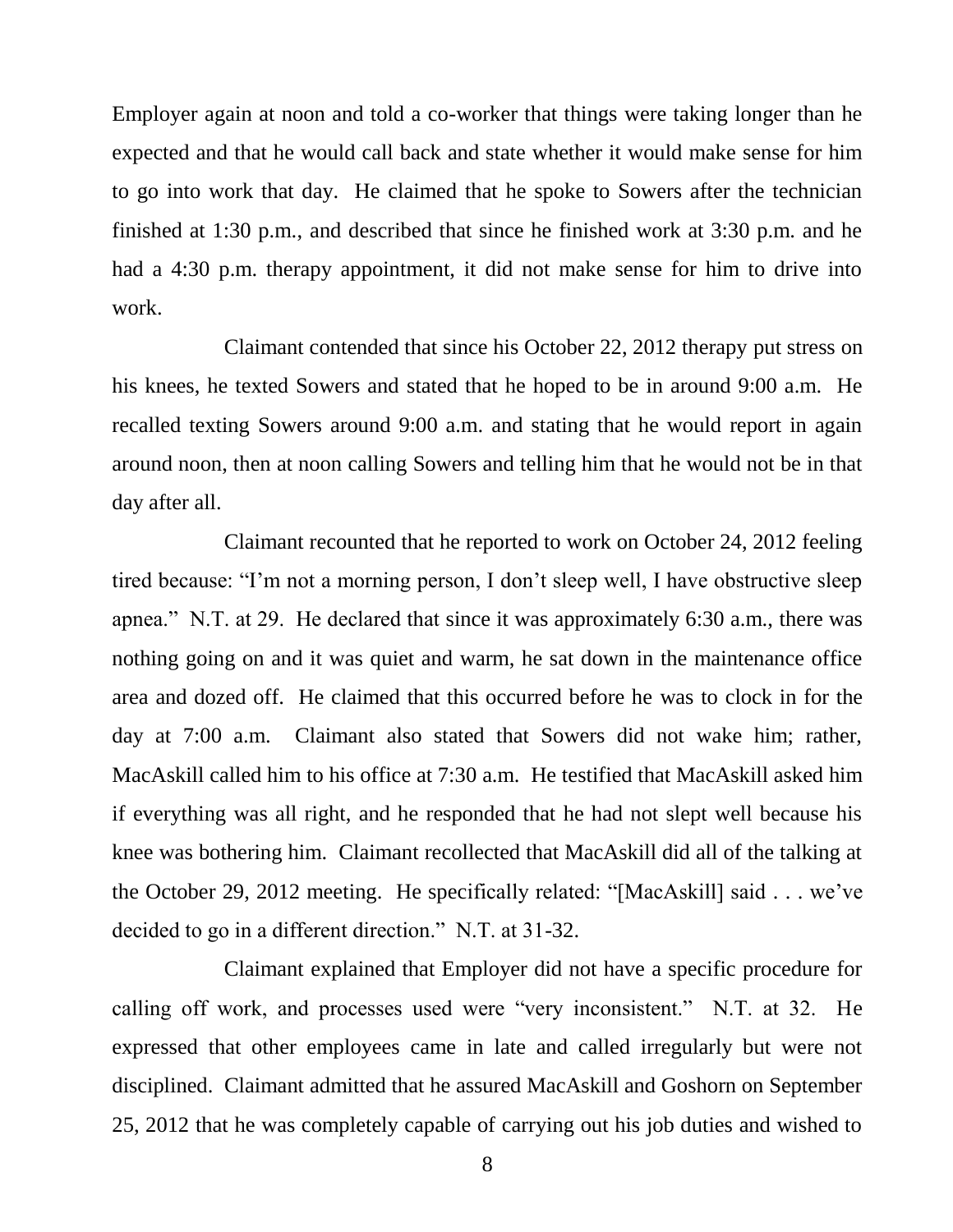remain the lift operations manager. *See* N.T. at 34. He claimed that he did not take from that meeting that there would be consequences regarding his absenteeism. Claimant acknowledged that when he applied for UC benefits, he reported that he was discharged because Employer was moving in a different direction. He articulated that he did not mention his absenteeism or sleeping on the job in his application because he did not know that was the reason. Claimant admitted that he received \$11,598.00 in UC benefits between November 10, 2012 and May 4, 2013.

The law is well established that:

[T]he [UCBR] is the ultimate fact-finder in unemployment compensation matters and is empowered to resolve all conflicts in evidence, witness credibility, and weight accorded the evidence. It is irrelevant whether the record contains evidence to support findings other than those made by the fact-finder; the critical inquiry is whether there is evidence to support the findings actually made. Where substantial evidence supports the [UCBR's] findings, they are conclusive on appeal.

*Ductmate Indus.,* 949 A.2d at 342 (citations omitted).

Based upon the evidence, the UCBR made the following relevant

findings:

2. On September 24, 2012, [Claimant] returned to full duty following a leave of absence due to knee surgery.

3. [MacAskill] met with [Claimant] and notified him that his attendance before the leave of absence was unacceptable and that, as a department manager, he must set the tone and be an example for other employees.

4. [Claimant] was absent October 1 and 2, 2012.

5. On October 22 and 23, 2012, [Claimant] notified [Employer] he would be late, but never reported for work or updated [Employer] on his status.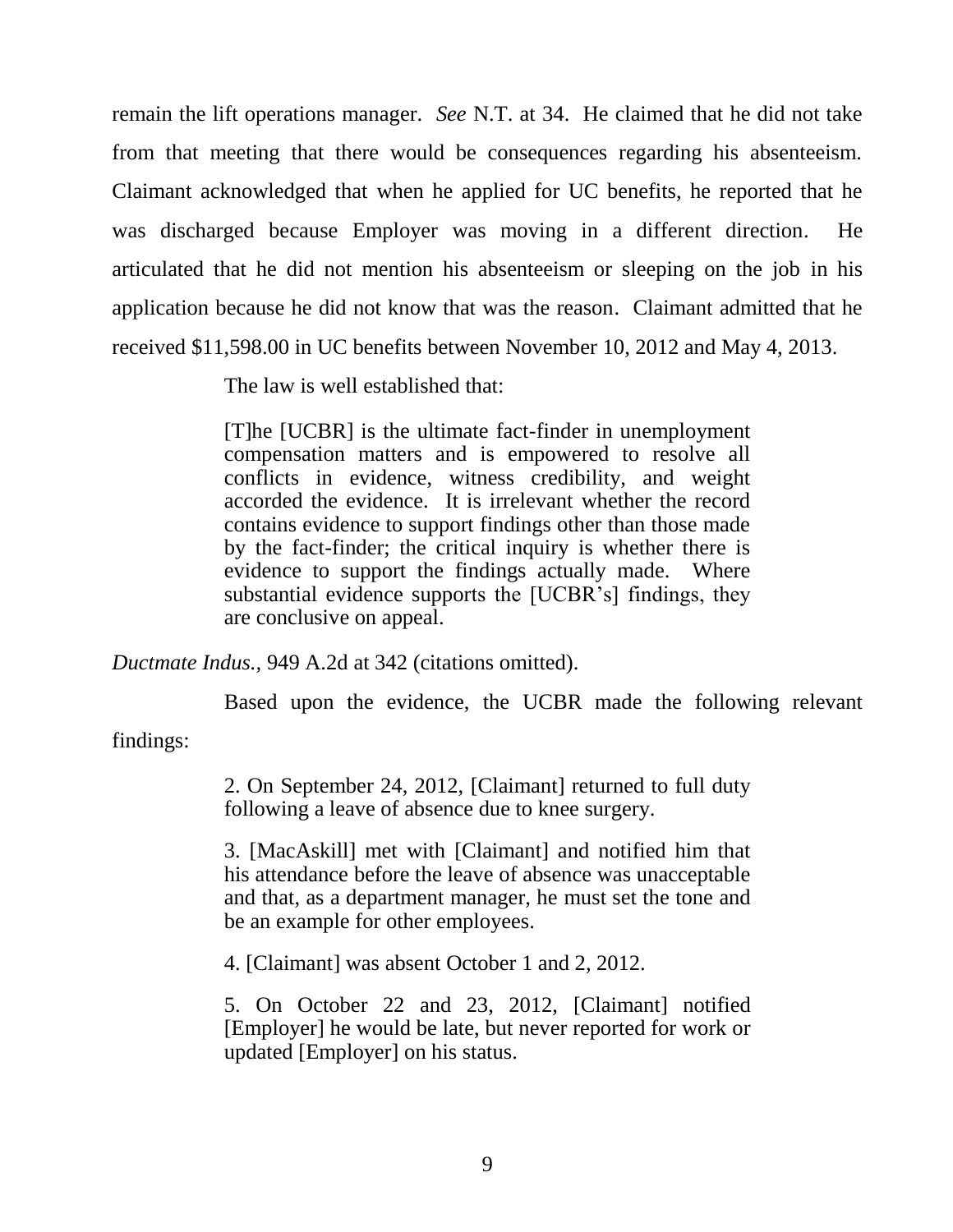6. On October 24, 2012, [Claimant] arrived at work, clocked in at 6:52 a.m., entered the operations center, and fell asleep.

7. When confronted, [Claimant] did not blame his sleeping on apnea.

8. On October 29, 2012, [MacAskill] notified [Claimant] that he was discharged for continued absenteeism and sleeping at work.

9. Effective October 28, 2012, [Claimant] applied for [UC] benefits, notifying the Department of Labor and Industry [(Department)] that he was laid off for lack of work.

10. For the weeks ending November 10, 2012[] through May 4, 2013, [Claimant] filed claims for and received \$11,598.00 in [UC] benefits.

UCBR Dec. at 1-2.

"In [a UC] appeal, the [UCBR's] factual findings are conclusive on appeal so long as the record taken as a whole contains substantial evidence to support those findings." *Big Mountain Imaging v. Unemployment Comp. Bd. of Review*, 48 A.3d 492, 494 (Pa. Cmwlth. 2012). After a thorough review of the record, we conclude that there was substantial evidence to support the UCBR's findings in this case, and thus it is beyond our authority to re-evaluate them. *Duquesne Light Co. v. Unemployment Comp. Bd. of Review*, 648 A.2d 1318 (Pa. Cmwlth. 1994).

Based upon its findings, that UCBR concluded:

[Employer] discharged [Claimant] for continued absenteeism and sleeping at work. When an employee has good cause to be absent and properly reports off or has good cause for failing to properly report off, the absence or failure to report off is not willful misconduct.

[Claimant] testified that his final absences were due to home maintenance and knee pain. Regardless of the reason for his absences, [Claimant] did not notify [Employer] he would be absent and has not justified his lack of notice. Even if the [Claimant's] absenteeism was not willful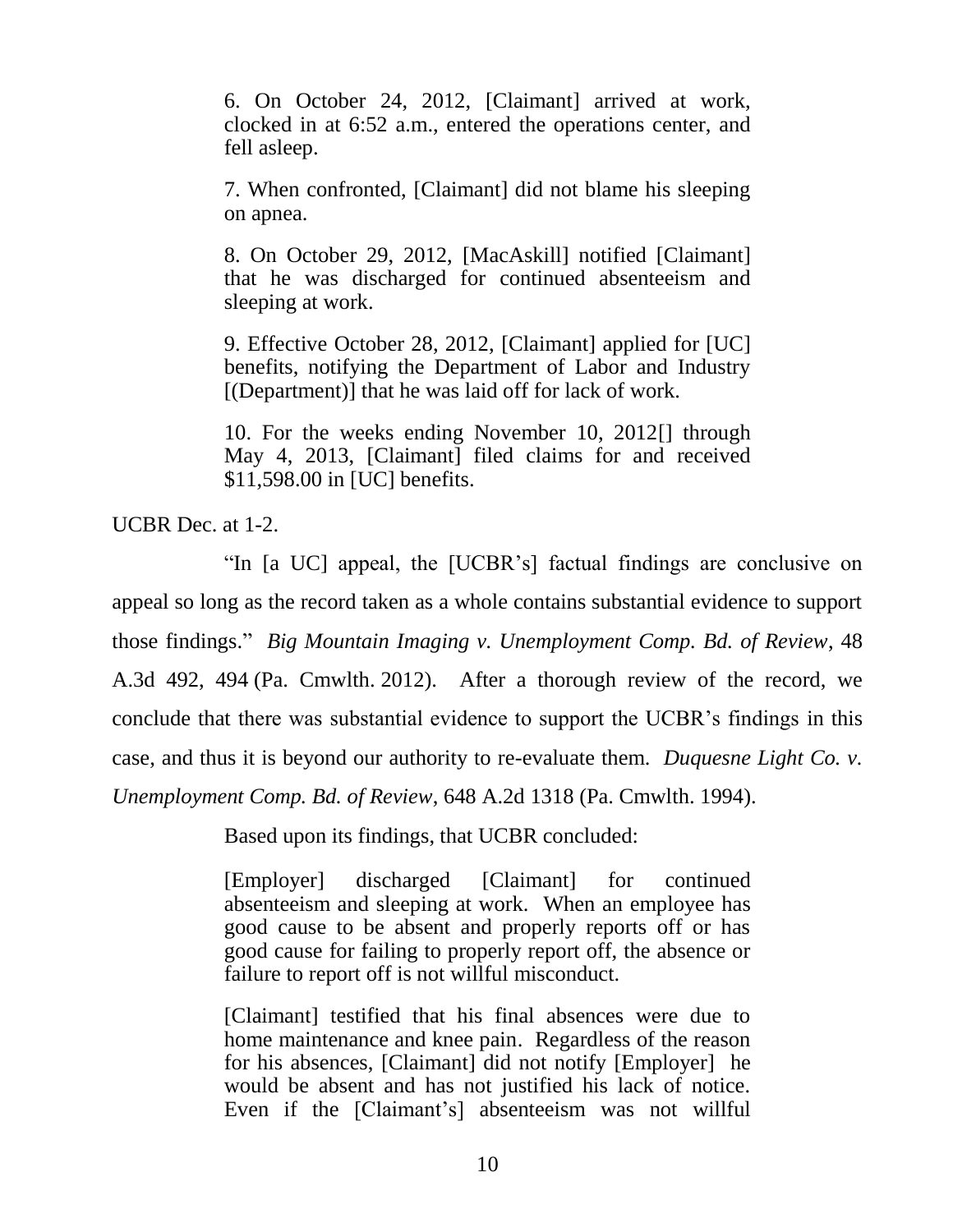misconduct, his sleeping on the job was. Although [Claimant] asserted his apnea contributed to him falling asleep at work, his failure to assert this when confronted by [Employer] negates its use as good cause. Therefore, benefits must be denied under Section 402(e) of the Law.

UCBR Dec. at 2.

This Court has held that "[a]bsenteeism alone, while grounds for discharge, is not a sufficient basis for denial of unemployment benefits." *Runkle v. Unemployment Comp. Bd. of Review*, 521 A.2d 530, 531 (Pa. Cmwlth. 1987). However,

> [f]actors that are considered in determining whether absenteeism constitutes willful misconduct are: (1) excessive absences; (2) failure to notify the employer in advance of the absence; (3) lack of good or adequate cause for the absence; (4) disobedience of existing company rules, regulations, or policies with regard to absenteeism; and (5) disregard of warnings regarding absenteeism.

*Miller v. Unemployment Comp. Bd. of Review*, 131 A.3d 110, 113 (Pa. Cmwlth. 2015). Further, "[a] conclusion that the employee has engaged in disqualifying willful misconduct is especially warranted in . . . cases where [as here] the employee has been warned and/or reprimanded for prior similar conduct." *Ellis v. Unemployment Comp. Bd. of Review*, 59 A.3d 1159, 1163 (Pa. Cmwlth. 2013) (quoting *Dep't of Transp. v. Unemployment Comp. Bd. of Review*, 479 A.2d 57, 58 (Pa. Cmwlth. 1984)). Finally, sleeping on the job, "if proven or admitted and absent proof that the employer condones such behavior, can constitute willful misconduct." *Mine Safety Appliances Co. v. Unemployment Comp. Bd. of Review*, 423 A.2d 798, 799 (Pa. Cmwlth. 1980).

"Once the employer meets its burden, a claimant may then prove he had good cause for his actions. Good cause is established where the action of the employee is justifiable or reasonable under the circumstances<sup>[1]</sup> *Umedman v.*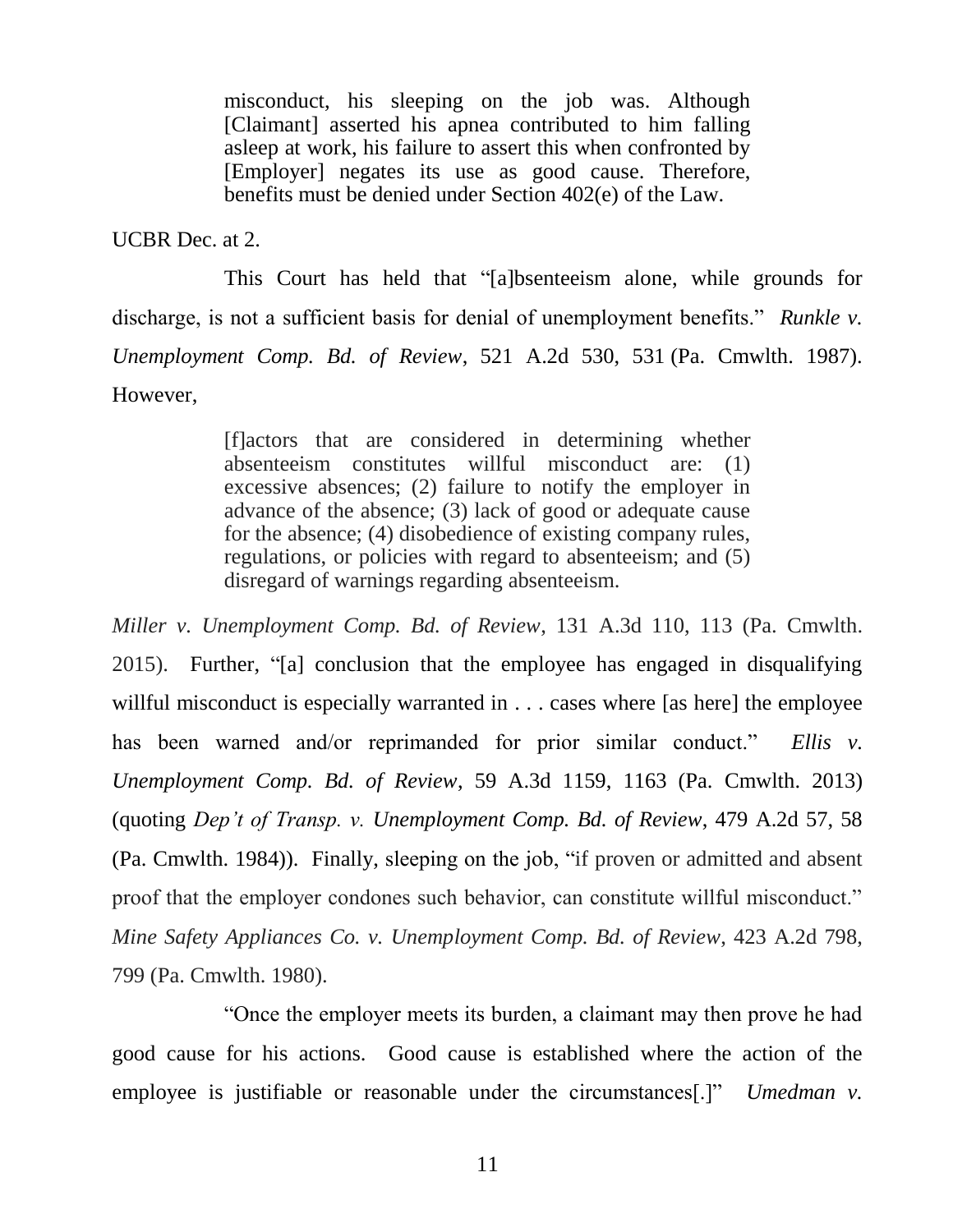*Unemployment Comp. Bd. of Review*, 52 A.3d 558, 561 (Pa. Cmwlth. 2012) (quoting *Dep't of Corr. v. Unemployment Comp. Bd. of Review,* 943 A.2d 1011, 1015 (Pa. Cmwlth. 2008) (citation and quotation marks omitted)). "[W]hile illness is a good cause defense to a charge of willful misconduct due to excessive absenteeism, it is incumbent upon the claimant to establish that illness was indeed the cause of h[is] absenteeism, which is an affirmative fact." *McKeesport Hosp. v. Unemployment Comp. Bd. of Review*, 625 A.2d 112, 114 (Pa. Cmwlth. 1993) (citation omitted).

In this case, Claimant did not provide any reason for his failure to report to work on October 1 and 2, 2012 as scheduled, Claimant stated that his October 22, 2012 absence was due to the TV repairman's schedule, and Claimant's excuse for his October 23, 2012 absence was due to pain caused by therapy. There is substantial evidence to support that although Claimant may have reported that he would be late for work on October 22 and 23, 2012, he never actually showed up. Even if we accepted that Claimant's October 23, 2012 absence was for good medical cause, lack of good cause for the three remaining dates, particularly in light of Claimant's history of such conduct, was a sufficient basis upon which the UCBR could find that Claimant engaged in willful misconduct.

Additionally, although Claimant contends that he was not sleeping during his scheduled work hours, there is substantial record evidence to support the UCBR's finding that Claimant clocked in at 6:52 a.m., and that he was discovered sleeping after his 7:00 a.m. shift began. Claimant produced no evidence that Employer condoned such behavior or that his sleeping was due to a medical condition. Under the circumstances, Claimant's sleeping on the job on October 24, 2012 was sufficient to establish willful misconduct. *Mine Safety Appliances Co.*  Accordingly, the UCBR did not err by concluding that Claimant engaged in willful misconduct.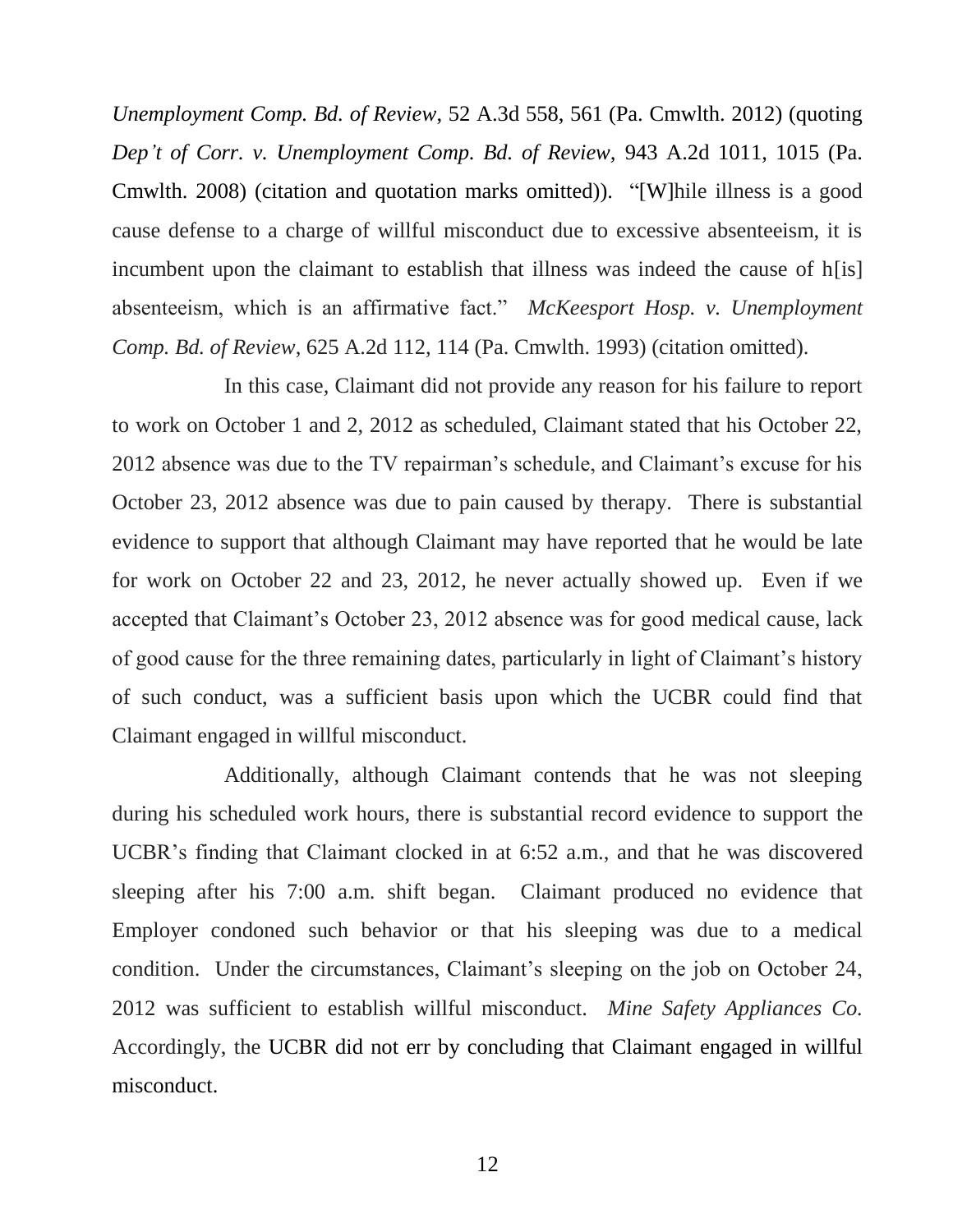Claimant next argues that the UCBR erred and/or abused its discretion in upholding the assessed fault overpayment. Specifically, Claimant avers that there is no evidence to support a misrepresentation on his part when he completed the online UC benefit application. We disagree. Section 804(a) of the Law provides, in relevant part:

> Any person who by reason of his fault has received any sum as compensation . . . to which he was not entitled, shall be liable to repay . . . a sum equal to the amount so received by him and interest at the rate determined by the Secretary of Revenue . . . .

43 P.S. § 874(a).

Here, the claim record admitted into the record without objection, *see* N.T. at 4-5, is corroborated by Claimant's admission that he failed to notify the UC Service Center that Employer discharged him for absenteeism and sleeping on the job. Based upon Claimant's corroboration of the claim record entry, the UCBR did not err by finding Claimant notified the Department that he was laid off, rather than discharged. Moreover, it is undisputed that based upon his misrepresentations to the Department, Claimant was granted benefits in the amount of \$11,598.00 to which he was later deemed not entitled. Accordingly, the UCBR properly assessed a fault overpayment against Claimant in the amount of \$11,598.00.

Based upon the foregoing, the UCBR's order is affirmed.

ANNE E. COVEY, Judge

**\_\_\_\_\_\_\_\_\_\_\_\_\_\_\_\_\_\_\_\_\_\_\_\_\_\_\_**